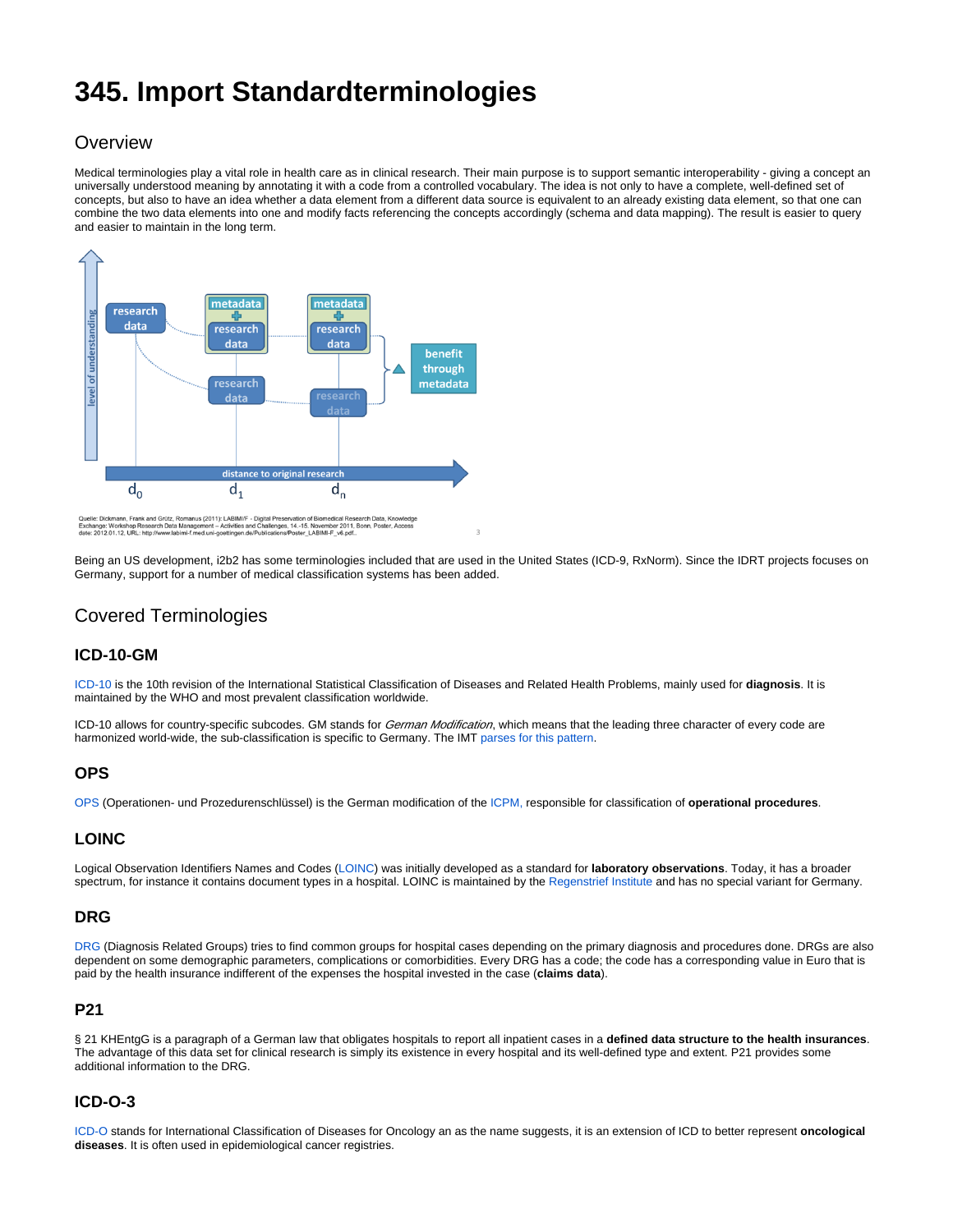#### **TNM**

The [TNM](https://en.wikipedia.org/wiki/TNM_staging_system) Classification of Malignant Tumours is a system to describe size, spread to lymph nodes and metastasis for **solid tumors in oncology**.

#### **MedDRA**

[MedDRA](https://en.wikipedia.org/wiki/MedDRA) (Medical Dictionary for Regulatory Activities) is a terminology mainly used to describe and classify Adverse Events in clinical trials. Its use is mandatory in the European Union.

MedDRA is not free to use but one has to buy a license. Therefore, it can't be included in the IMT by default.

## Using Terminologies with the IMT

Importing all the terminologies is simple. Just select the staging server i2b2 instance and choose Import Data >> Import Standardterminologies.



Standard terminologies have no use on their own. If you don't have clinical data coded with a certain terminology, it's useless to import them.

The primary usage scenario is when you have data elements like admission diagnosis coded in ICD-10 or lab results coded in LOINC. Without an underlying terminology, you would have a very large lists of i2b2 leafs each representing one code. That is hard to handle for the user because of the sheer size, but also because nobody knows what all the codes stand for. Selecting all neoplasms for an i2b2 query, for instance, would mean to search and select about 150 terms.

With the help of the ontology editing capabilities of the IMT, it's possible to replace this large list of codes with the convenient hierarchical structure of the ICD classification.